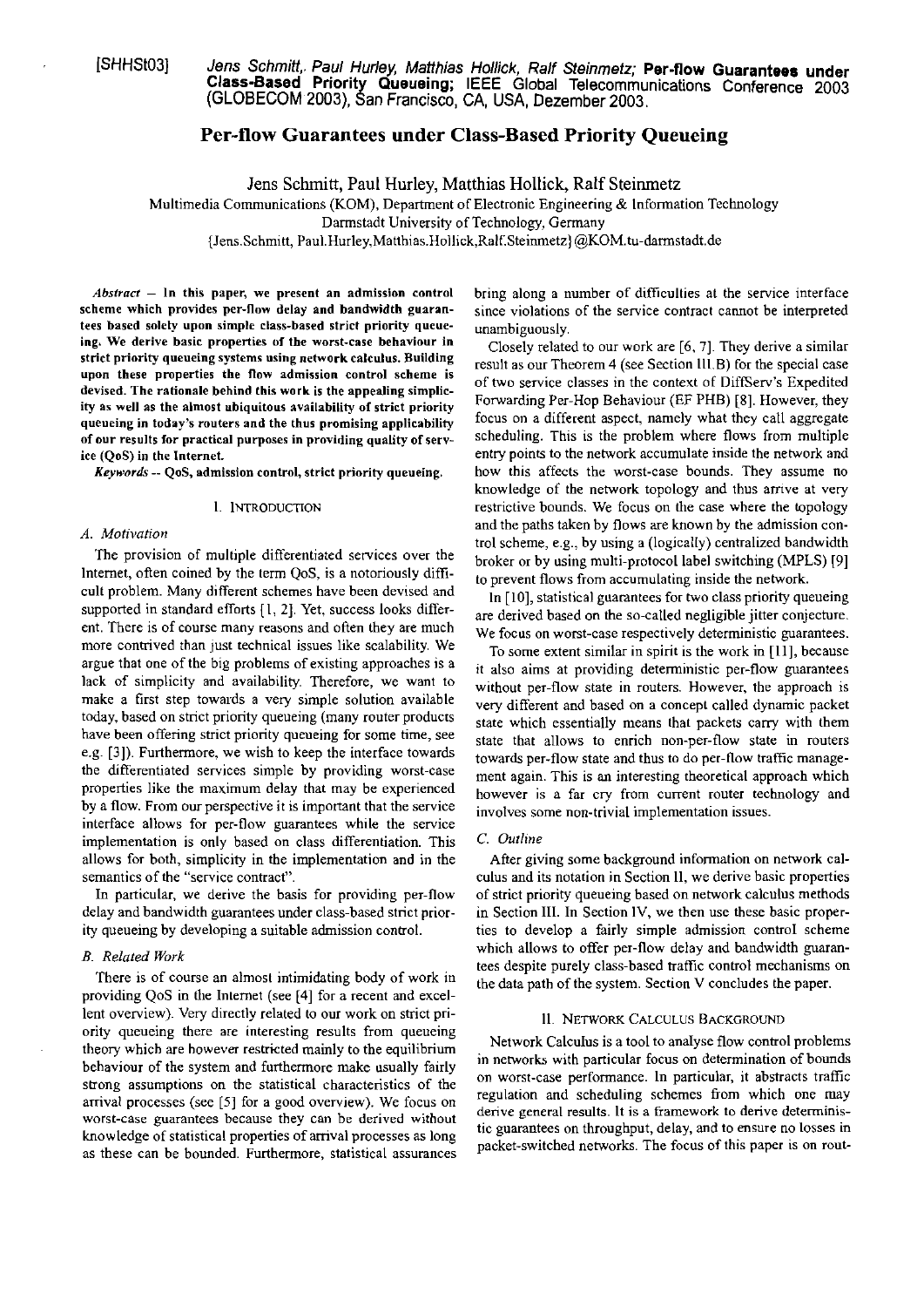ers which internally operate with strict priority queueing and which input is constrained by the use of traffic regulation schemes as for example token buckets.

We shall now provide sorne basic definitions and notation before summarizing sorne basic results from network calculus. In depth results are given in the text [12].

DEFINITION: The *input function*  $R(t)$  of an arrival process is the number of bits that arrive in the interval  $[0,t]$ . In particular,  $R(0) = 0$  and R is wide-sense increasing, i.e.  $R(t_1) \leq R(t_2)$ for all  $t_1 \leq t_2$ .

DEFINITION: The *output function*  $R^{\circ}(t)$  of a system *S* is the number of bits that have left *S* in the interval [0,t]. In particu-

lar,  $R^{o}(0) = 0$  and  $R^{o}$  is wide-sense increasing.

DEFINITION: Min-Plus Convolution. Let *f* and *g* he widesense increasing and  $f(0) = g(0) = 0$ . Then their convolution under min-plus algehra is defined as  $(f \otimes g)(t) = inf_{0 \leq s \leq t} {f(t-s) + g(s)}.$ 

We now define, by means of the min-plus convolution, the arrival and service curve. A wide-sense inereasing function *a*  with  $\alpha(t) = 0$  for  $t < 0$  is called an arrival curve for an input function *R* if  $R \le R \otimes \alpha$ . We also say *R* is  $\alpha$ -smooth or *R* is constrained by *a.* 

DEFINITION: Arrival Curve. Let  $\alpha$  be a wide-sense increasing function  $\alpha$  such that  $\alpha(t) = 0$  for  $t < 0$ .  $\alpha$  is an arrival curve for an input function *R* if  $R \le R \otimes \alpha$ .

DEFINITION: Serviee Curve. Consider a systern *S* and a flow through *S* with *R* and  $R^o$ . *S* offers a service curve  $\beta$  to the flow

if  $\beta$  is wide-sense increasing and  $R^{\circ} \ge R \otimes \beta$ .

From these, it is now possible to captnre the major worstcase properties for data flows: maximum delay and maximum backlog. These are stated in the following theorems.

# THEOREM 1: Backlog Bound

Let a flow  $R(t)$ , constrained by an arrival curve  $\alpha$ , traverse a system *S* that offers a service curve  $\beta$ . The backlog  $x(t)$  for all *<sup>I</sup>*satisfies:

$$
x(t) \le \sup_{s \ge 0} {\alpha(s) - \beta(s)} = v(\alpha, \beta).
$$
 (1)

 $\nu(\alpha, \beta)$  is also often called the vertical deviation between  $\alpha$ and ß.

## THEOREM 2: Delay Bound

Assume a flow  $R(t)$  constrained by arrival curve  $\alpha$  traverses a system *S* that offers a service curve ß. At any time *1.* the virtual delay  $d(t)$  satisfies:

$$
d(t) \leq sup_{s\geq 0} \{inf_{\tau\geq 0} \{ \alpha(s) \leq \beta(s+\tau) \} \} = h(\alpha, \beta) \qquad (2)
$$

 $h(\alpha, \beta)$  is also often called the horizontal deviation between  $\alpha$  and  $\beta$ .

A typical example of an arrival curve is given hy

$$
\gamma_{r,b}(t) = rt + b \tag{3}
$$

which results from using the prominent token bucket algorithm as traffie regulation mechanism.

A iypical exarnple of a service eurve is given by

$$
\beta_{R,T}(t) = R(t-T)^{+}
$$
\n(4)  
\nwhere the notation  $(x)^{+}$  denotes x if  $x \ge 0$  and 0 otherwise

where the notation  $(x)$  denotes x if  $x \ge 0$  and 0 otherwise. This is often also called a rate-latency service curve.

# 111. STRICT PRlORlTY QUEUEING: ANALYSIS OF WORST-CASE

## A. Strict Priority Queueing under General Arrival Curves

We now use network caleulus to analyse strict priority queueing for a given nurnber of classes **n** and under the assumption that the input of each class *i* is constrained by  $\alpha_i$ for  $i = 1, ..., n$ . There are often no guarantees associated with the lowest priority and thus it is often not necessary to have a constraint on its input functions. However, we follow the rnore general case where guarantees are required also from the lowest priority.

*I) Service Curve for Strict Priority Queueing: First we derive* the respective service curves for eaeh class under strict priority queueing. The following theorem states the interesting result hat service curves of lower priority classes are dependent on the arrival curves of higher priority classes

THEOREM 3: Let *C* be the overall capacity of the system. Let  $\alpha_i$  be the arrival curve for input to class *i*. The service curve

$$
\beta_i^P
$$
 for class *i* is given by

$$
\beta_i^P(t) = \left( Ct - \sum_{j=1}^{i-1} \alpha_j(t) - max_{i+1 \le j \le n} \{l_j^{max}\}\right)^{+}
$$
 (5)

for  $i = 1, ..., n$ .

Here  $l_i^{max}$  is the maximum size of a packet in class *j*.

PROOF:

Let  $R_i(t)$ ,  $R_i^0(t)$  be the input and output function for traffic from elass *i* for  $i = 1, ..., n$ . Now, let *s* be the start of the last busy period due to traffic from classes 1 to *i* before a fixed time *I.* Then the amount of service given traffic from class i is lower bounded by the server output minus the service given to higher traffic classes and the maximum packet size for lower traffie classes for which a single packet might just have started servicc before *s.* Tbe server output in interval *[s,t]* is given by  $C(t-s)$  due to the detinition of a busy period. Thus we have

$$
R_i^o(t) - R_i^o(s) \ge C(t - s)
$$
  
\n
$$
I = 1
$$
\n
$$
- \sum_{j=1}^{\infty} (R_j^o(t) - R_j^o(s)) - max_{i+1 \le j \le n} \{l_j^{max}\}
$$
\n(6)

Due to s being the start of a busy period for traffic from classes  $j = 1, ..., i$  we also have  $R_i^o(s) = R_i(s)$ . Thus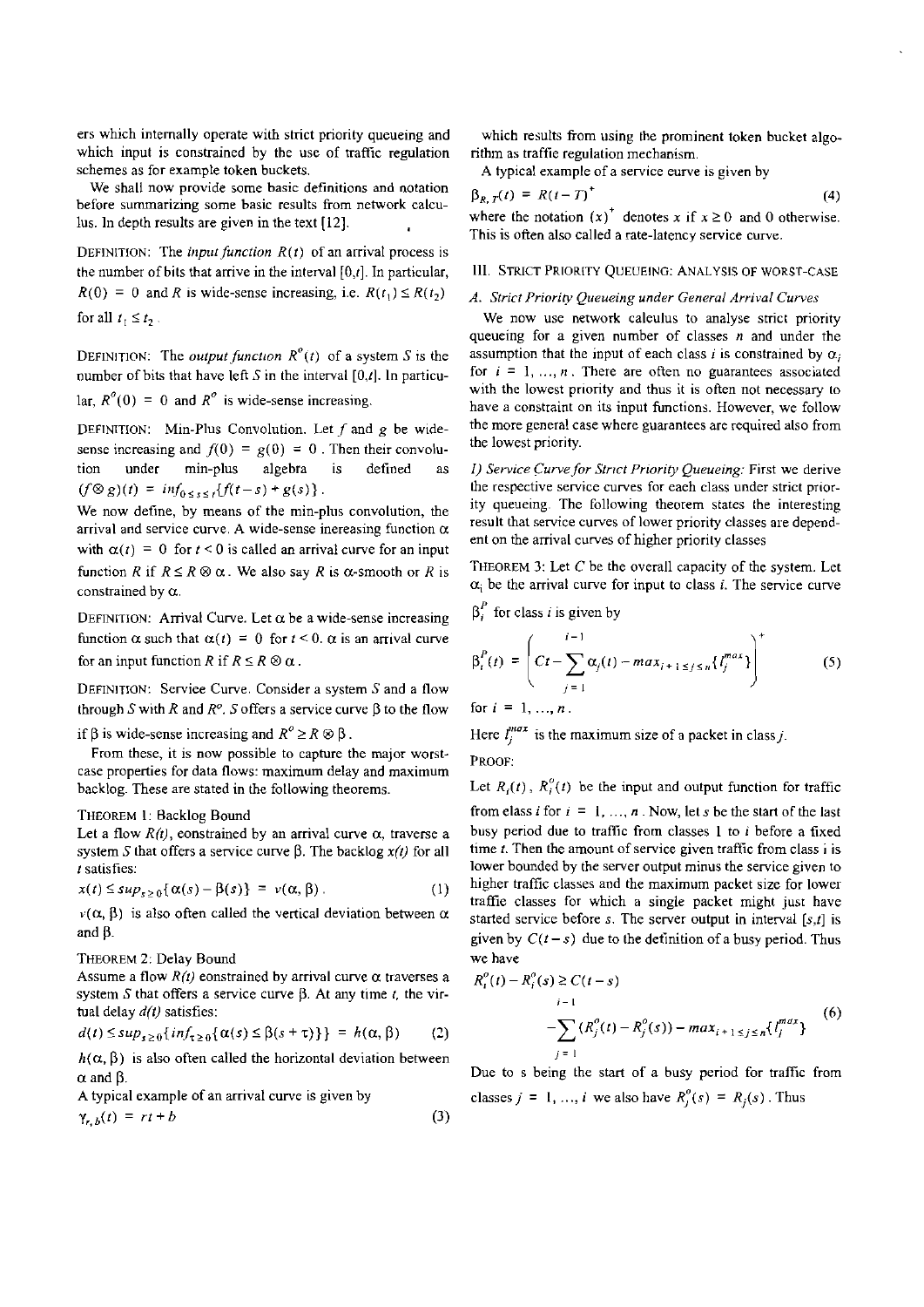$$
R_j^o(t) - R_j^o(s) = R_j^o(t) - R_j(s)
$$
  
\n
$$
\le R_j(t) - R_j(s) \le \alpha_j(t - s)
$$
\n(7)

Tbat means we can bring the arrival curve constraints into (6). Note that the bound in  $(7)$  is tight because at time t input and output function for traffic from class **i** could well be equal and of course traffic could be greedy. Introducing  $(7)$  in  $(6)$  we obtain

$$
R_i^o(t) - R_i^o(s) \ge C(t - s)
$$
  
- 
$$
\sum_{j=1}^{i-1} \alpha_j(t - s) - \max_{i+1 \le j \le n} \{t_j^{max}\}
$$
 (8)

Since  $R_i^o$  is wide-sense increasing we obtain

$$
R_i^o(t) \ge R_i^o(s)
$$
  
+ 
$$
\left(C(t-s) - \sum_{j=1}^{i-1} \alpha_j(t-s) - max_{i+1 \le j \le n} \{l_j^{max}\}\right)^+
$$
  
= 
$$
R_i^o(s) + \beta_i^p(t-s)
$$
  

$$
\ge inf_{0 \le s \le t} \{R_i^o(s) + \beta_i^p(t-s)\}
$$
  
= 
$$
(R_i^o \otimes \beta_i^p)(t)
$$
 (9)

Thus, indeed, strict priority queueing offers  $\beta_i^P$  as a service curve towards trafflc from class i.

The theorem is the basis for all subsequent findings of the paper. Moreover, it contains a very eonstructive result:

There is a quantifiable dependency of lower priorities' service curves on arrival curves of higher priority classes.

There are several ways to use this in practical networking problems as for example in flow or packet admission control for class-based networks. In particular for flow admission control, it allows to dimension aggregate arrival curves for each class such that certain delay targets for each class are achieved. New flow requests for a elass ean then be checked by the admission control against whether the sum of arrival curves of already admitted flows and the new flow is still below the aggregate arrival curve which is necessary to achieve the delay target.

## B. Strict Priority Queueing under Token Buckets

In this section, we now assume a particular arrival curve, the popular token bucket [13]. Under this assumption we can concretize the service curve for general arrival curves and can then derive bounds on maximum backlog and delay per class.

1) Service Curve: First we apply Theorem 3 to the special case of token buckets as arrival curves for the different classes in order to derive the service curve for strict priority queueing. Theorem 4 states the result.

THEOREM 4: (Service Curve under Token Buekets) Let  $\alpha_j = \gamma_{r_i, b_j}$  be the arrival curves for all traffic classes  $j = 1, ..., n$ , i.e. each traffic class is constrained by a token bucket (each with its own parameters). The service curve for class i under strict priority queueing is then given by

$$
\beta_i^P = \beta_{R',T'} \tag{10}
$$
 with

 $i-1$ 

$$
f_{\rm{max}}
$$

$$
R_i^P = C - \sum_{j=1}^{i-1} r_j \text{ and } T_i^P = \frac{\sum_{j=1}^{i-1} b_j + \max_{i+1 \le j \le n} \{l_j^{\text{max}}\}}{C - \sum_{j=1}^{i-1} r_j}
$$

That means the service curve is of the rate-latency type. PROOF:

The theorem is a consequence of Theorem 3 and the definition of the rate-latency service curve in (4):

$$
P_{i}(t) = \left(Ct - \sum_{j=1}^{i-1} \alpha_{j}(t) - max_{i+1 \leq j \leq n} \{I_{j}^{max}\}\right)^{+}
$$
  
\n
$$
= \left(Ct - \sum_{j=1}^{i-1} (r_{j}t + b_{j}) - max_{i+1 \leq j \leq n} \{I_{j}^{max}\}\right)^{+}
$$
  
\n
$$
= \left(C - \sum_{j=1}^{i-1} r_{j}\right) \left(t - \frac{\sum_{i=1}^{i-1} b_{i} + max_{i+1 \leq j \leq n} \{I_{j}^{max}\}}{C - \sum_{j=1}^{i-1} r_{j}}\right)^{+}
$$
  
\n
$$
= \beta_{R_{i}^{p}, T_{i}^{p}}(t)
$$

2) Delay and Backlog: Using the serviee eurve for strict priority queueing we can now derive the worst-case delay bound as well as the maximum backlog bound for each traffic class. The backlog bound is given by the following theorem.

THEOREM 5: (Per-Class Backlog Bound under Token Buckets) Let  $\alpha_j = \gamma_{r_i, b_j}$  be the arrival curves for all traffic classes  $j = 1, ..., n$ , i.e. each traffic class is constrained by a token bucket (each with its own parameters). For stability we further

assume that 
$$
C \ge \sum_{i=1}^{n} r_i
$$
.

**W** 

 $\beta$ 

The maximum backlog per traffic class  $i$  is bounded by the vertical deviation between the arrival curve to class *i*,  $\gamma_{r_i, b_i}$ , and its service curve,  $\beta_i^P$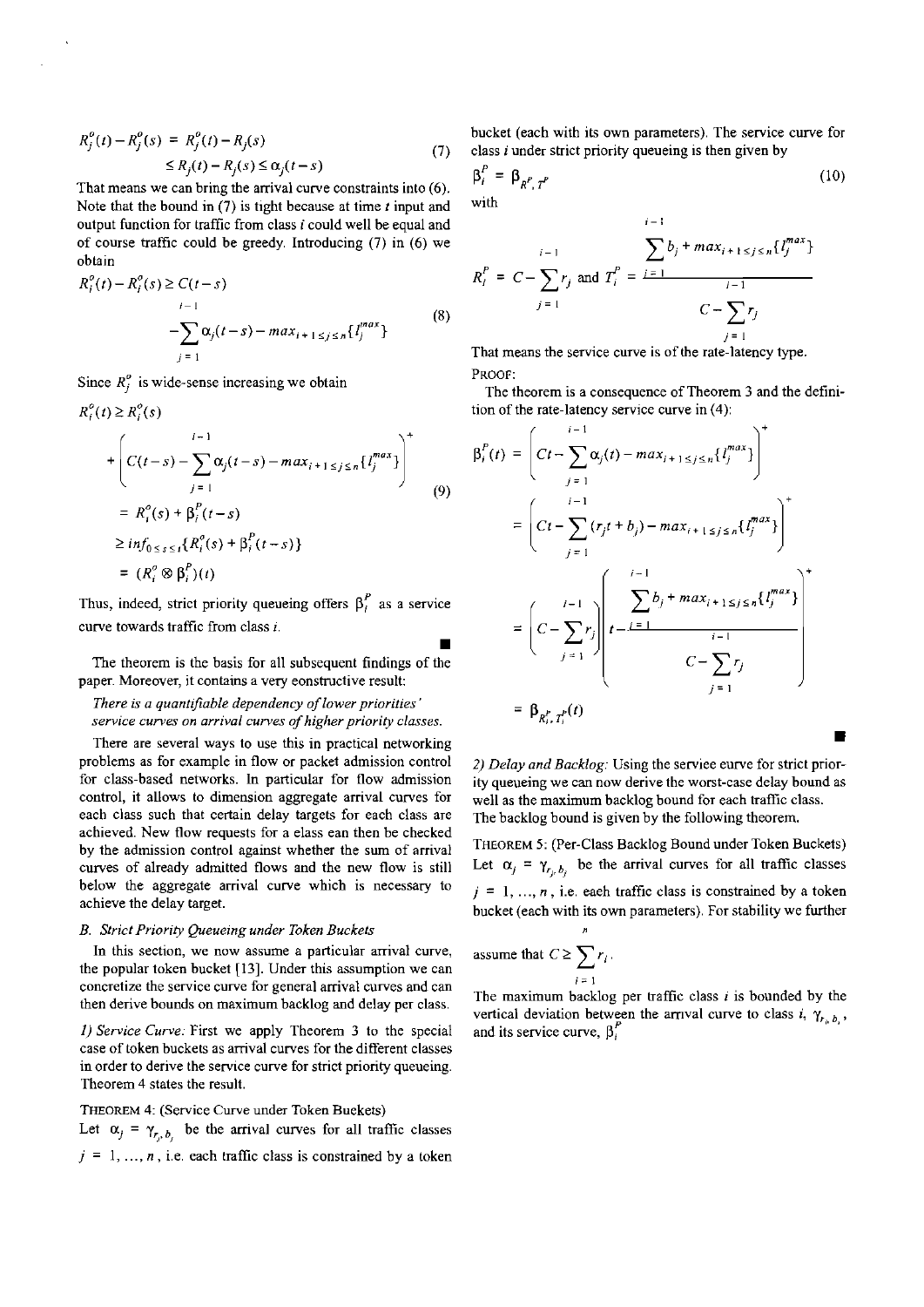$$
v(\gamma_{r_i, b_i}, \beta_i^P) = r_i \times \frac{\sum_{i=1}^{i-1} b_j + max_{i+1 \le j \le n} \{l_j^{max}\}}{C - \sum_{j=1}^{i-1} r_j} + b_i \qquad (11)
$$

PROOF:

Due to the stability condition we have  $C - \sum_{i} r_i \ge r_i$ , i.e. the *J= I* 

i-1

slope of the service curve is higher than that of the arrival curve. That means the maximum vertical deviation is taken on at the latency of the service curve, because the service curve comes ever closer once the service is "started", i.e.

$$
\nu(\gamma_{r_i, b_i}, \beta_i^P) = \sup_{s \ge 0} {\gamma_{r_i, b_i}(s) - \beta_i^P(s)}
$$
  
\n
$$
= \gamma_{r_i, b_i}(T_i^P) - \beta_i^P(T_i^P)
$$
  
\n
$$
= \gamma_{r_i, b_i}(T_i^P)
$$
  
\n
$$
= \sum_{i=1}^{i-1} b_j + \max_{i+1 \le j \le n} {l_j^{max}}
$$
  
\n
$$
= r_i \times \frac{i-1}{i-1} + b_i
$$
  
\n
$$
C - \sum_{j=1}^{i} r_j
$$

Next, we derive the per-class maximum delay bound under the same assumptions in Theorem 6.

THEOREM 6: (Per-Class Delay Bound under Token Buckets) Let  $\alpha_j = \gamma_{r_i, b_j}$  be the arrival curves for all traffic classes  $j = 1, ..., n$ , i.e. each traffic class is constrained by a token bucket (each with its own parameters). For stability we further

assume that 
$$
C \ge \sum_{i=1}^{n} r_i
$$
.

Thc maximum delay per traffic class **i** is bounded by the horizontal deviation between the arrival curve to class i,  $\gamma_{r_b, b}$ , and

its service curve, 
$$
\beta_i^P
$$
  
\n
$$
\sum_{i} b_j + max_{i+1 \le j \le n} \{l_j^{max}\}
$$
\n
$$
h(\gamma_{r_p, b_i}, \beta_i^P) = \frac{i-1}{\sum_{j=1}^{i-1} r_j}
$$
\n(12)

PROOF:

Following the same arguments as in the proof of Theorem 5, it is clear that thc maxiinum horizontal deviation is taken on at the origin, i.c.

$$
h(\gamma_{r_i, b_i}, \beta_i^P) = sup_{s \ge 0} \{ inf_{\tau \ge 0} \{ \gamma_{r_i, b_i}(s) \le \beta_i^P(s + \tau) \} \}
$$
  
\n
$$
= inf_{\tau \ge 0} \{ \gamma_{r_i, b_i}(0) \le \beta_i^P(\tau) \}
$$
  
\n
$$
= inf_{\tau \ge 0} \left\{ b_i \le - \sum_{j=1}^{i-1} b_j - max_{i+1 \le j \le n} \{ l_j^{max} \} \right\}
$$
  
\n
$$
+ \left( C - \sum_{j=1}^{i-1} r_j \right) \tau
$$
  
\n
$$
= inf_{\tau \ge 0} \left\{ \frac{\sum_{j=1}^{i} b_j + max_{i+1 \le j \le n} \{ l_j^{max} \} \{ \sum_{j=1}^{i-1} c_j - \sum_{j=1}^{i-1} r_j \} \{ \sum_{j=1}^{i-1} c_j - \sum_{j=1}^{i-1} r_j \} \right\}
$$
  
\n
$$
= \frac{\sum_{j=1}^{i} b_j + max_{i+1 \le j \le n} \{ l_j^{max} \} \{ \sum_{j=1}^{i-1} c_j - \sum_{j=1}^{i-1} r_j \} \{ \sum_{j=1}^{i-1} c_j - \sum_{j=1}^{i-1} r_j \} \{ \sum_{j=1}^{i-1} c_j - \sum_{j=1}^{i-1} r_j \} \{ \sum_{j=1}^{i-1} c_j - \sum_{j=1}^{i-1} r_j \} \{ \sum_{j=1}^{i-1} c_j - \sum_{j=1}^{i-1} c_j \} \{ \sum_{j=1}^{i-1} c_j - \sum_{j=1}^{i-1} c_j \} \{ \sum_{j=1}^{i-1} c_j - \sum_{j=1}^{i-1} c_j \} \{ \sum_{j=1}^{i-1} c_j - \sum_{j=1}^{i-1} c_j \} \{ \sum_{j=1}^{i-1} c_j - \sum_{j=1}^{i-1} c_j \} \{ \sum_{j=1}^{i-1} c_j - \sum_{j=1}^{i-1} c_j \} \{ \sum_{j=1}^{i-1} c_j - \sum_{j=1}^{i-1} c_j \
$$

So, we can now compute the worst-case propetties for strict priority queueing if we assume each traffic class conforms to a token bucket (respectively make it conform to it by either using admission control at ingress to the network or drop packets according to the token bucket).

# IV. ADMISSION CONTROL FOR STRICT PRIORITY QUEUEING

In this section, we now use the basic results on worst-case bounds for strict priority queueing from the preceding section to design an admission control scheme which allows to give per-flow delay and rate guarantees despite the purely classbased priority queueing. We can distinguish two cascs here:

- static bandwidth shares for different priority classes,
- dynamic bandwidth shares depending on currcnt traffic.

Both cases can be useful from the perspective of network providers. The static case corresponds to a situation where a network provider wants fairly strict control on how resources are allocated to classes. The dynamic case is inhcrently more efficient but also involves more complexity due to on-line reconfigurations for the class token buckets. Therefore, we decide to only treat the static case here and postpone the dynamic case to future work.

## *A.* Admission Confrol under Static Bandwidth Shares

Here, we assume that we are given maximum bandwidth shares per class,  $\phi_i > 0$ ,  $i = 1, ..., n$ , and want to ensure certain class delay targets  $D_i$ ,  $i = 1, ..., n$ , with  $D_i < D_j$  if  $i < j$ . The following theorem provides how the class token buckets have to be dimensioned: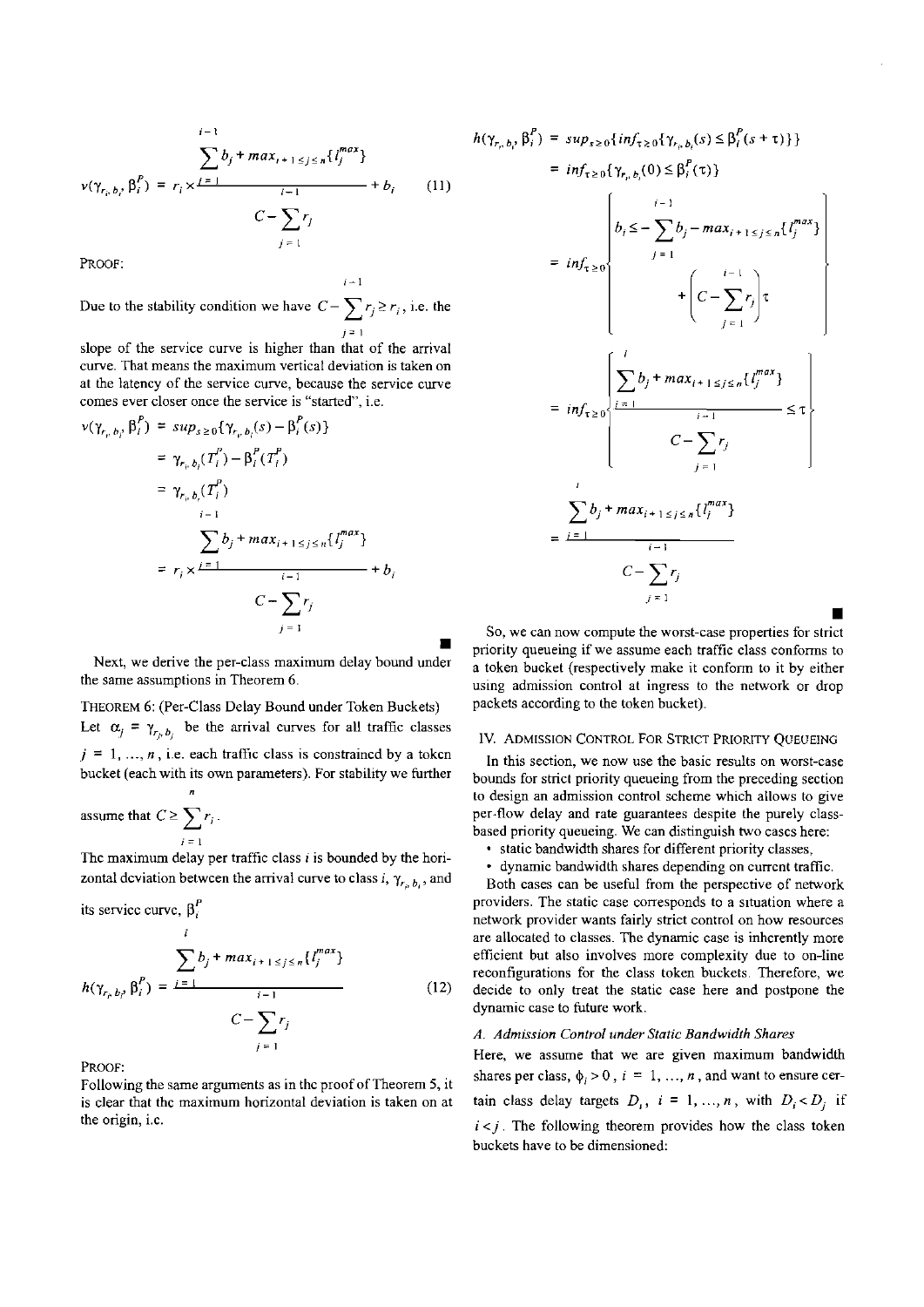THEOREM 7: Dimensioning of Class Token Buckets

To achieve the class delay targets  $D_i$ ,  $i = 1, ..., n$  and to ensure that each class obtains its bandwidth share  $\phi_i$ , the class token buckets have to be chosen as

$$
r_i = \phi_i C \tag{13}
$$

$$
b_i = D_i \Bigg| C - \sum_{j=1} r_j \Bigg| - \sum_{j=1} b_j - max_{i+1 \le j \le n} \{l_j^{max}\}\Bigg|
$$
  
\n
$$
\Leftrightarrow \sum_{j=1}^i b_j = D_i \Bigg| C - \sum_{j=1}^{i-1} r_j \Bigg| - max_{i+1 \le j \le n} \{l_j^{max}\}\Bigg|
$$
  
\nfor  $i = 1, ..., n$ .

PROOF:

It is obvious that in order to achieve the bandwidth assurance per class the token bucket rates need to be set proportional to their shares as in (13). The class bucket depths can then be calculated hy setting the horizontal deviation of the classes' servicc curves equal to the class delay target:

$$
h(\gamma_{r_i, b_i}, \beta_i^P) = D_i \tag{15}
$$

$$
\Rightarrow \frac{\sum_{j=1}^{n} b_j + \max_{i+1 \le j \le n} \{l_j^{max}\}}{l-1} = D_i
$$
 (16)

$$
C - \sum_{j=1}^{n} r_j
$$
  
\n
$$
\Rightarrow b_i = D_i \left( C - \sum_{j=1}^{i-1} r_j \right) - \sum_{j=1}^{i-1} b_j - max_{i+1 \le j \le n} \{ l_j^{max} \} \quad (17)
$$

Note that (14) constitutes a system of **n** linearly independent equations for *n* unknowns, i.e. it always has a unique solution. However, if some of the  $b_i$  are negative this indicates that for the given bandwidth shares and class delay targets there is **no**  allocation of token buckets which can achieve these. Furthermore, as (14) results in a lower triangular matrix it is very simple to solve.

This result can now be used for a simple admission control scheme: if a new flow with bandwidth requirements  $(r_{new}, b_{new})$  and a maximum delay requirement  $d_{new}$  arrives it can be assigned to the lowest priority class  $i$  for which

$$
d_{new} \ge D_i, \sum_{j=1}^k r_i^j + r_{new} \le r_i \text{ and } \sum_{j=1}^k b_i^j + b_{new} \le b_i
$$

where  $I_i'$  and  $b_i'$  are the bandwidth requirements of already

accepted flows in class  $i, j = 1, ..., k$ .

Such a class **i** may not exist which means the new flow has to he rejected. Since assigning flows to classes, which provide a much lower maximum delay ihan expected by the flow, might

be undesirable under certain circumstances (e.g., because it may economically be more promising to serve more delaycritical future flows) the admission control scheme could also reject flows already if they do not "fit" in that class any more which provides the highest class delay that is just below the flow's target delay.

## *B. Numerical Example*

We assume that 8 priority classes are used, a link speed  $C$  of 100 Mb/s  $(= 12500 \text{ KB/s})$ , and a maximum packet size of 1500 bytes for all classes. The bandwidth shares  $\phi_i$ ,  $i = 1, ..., 8$  for each priority class are given in Table 1 as well as the classes delay targets  $D_i$ . From this input the token bucket rates and depths,  $r_i$  and  $b_i$ , for cach class can be calculated, the results are also given in Table **1** 

Table I: Example with 8 Priority Classes.

| Class i | $\Phi_i$ (%) | $D_i$ (ms) | r, $(KB/s)$ = $b_i$ $(KB)$ |
|---------|--------------|------------|----------------------------|
|         | 5            | 5          | $\frac{1}{2}625$<br>61     |
| 2       | ۲            | 20         | 175<br>625                 |
| 3       | ٢            | 40         | 213<br>-625                |
| 4       | ٢            | 60         | -625                       |
| ٢       | 10           | 80         | 1250                       |
| 6       | 10           | 100        | 1250                       |
|         | 10           | 150        | 1250<br>冯商                 |
| 8       | 50           | 200        | 6250                       |

With these numhers the admission control decision can now be made simply by assigning a flow to the class which provides an appropriate delay and which can still accommodate the flow with respect to the class tokcn bucket.

The selection of delay targets governs the efficiency of the admission control scheme because if the distribution of delay requirements does not fit well with the distribution of class delay targets then the assignment of flows toclasses can result in some wastage of resources due to providing "too good" service to flows. Here, a provider needs some experience with its customers' demands to select delay targets advantageously. Note, however, that it is not always possihle to find a set of class token buckets for a given set of class delay targets and bandwidth shares. E.g., if in our example from Table 1 class 6 should he assigned a delay target of 90 ms (instead of 100 ms) this would result in negative token hucket depths which means this assignment of delay targets is infeasible.

Similarly, the selection of bandwidth shares needs some experience by a provider. The choice of the bandwidth shares determines how many flows can be admitted for certain delay requirement regions. Again. this should be aligned as well as possible with actual traffic demand.

## V. CONCLUSIONS

We propose simple admission control rules under strict class-based priority queueing which facilitare deterministic guarantecs on delay and bandwidth per flow To do so we derived hasic worst-case properties for the case where strict